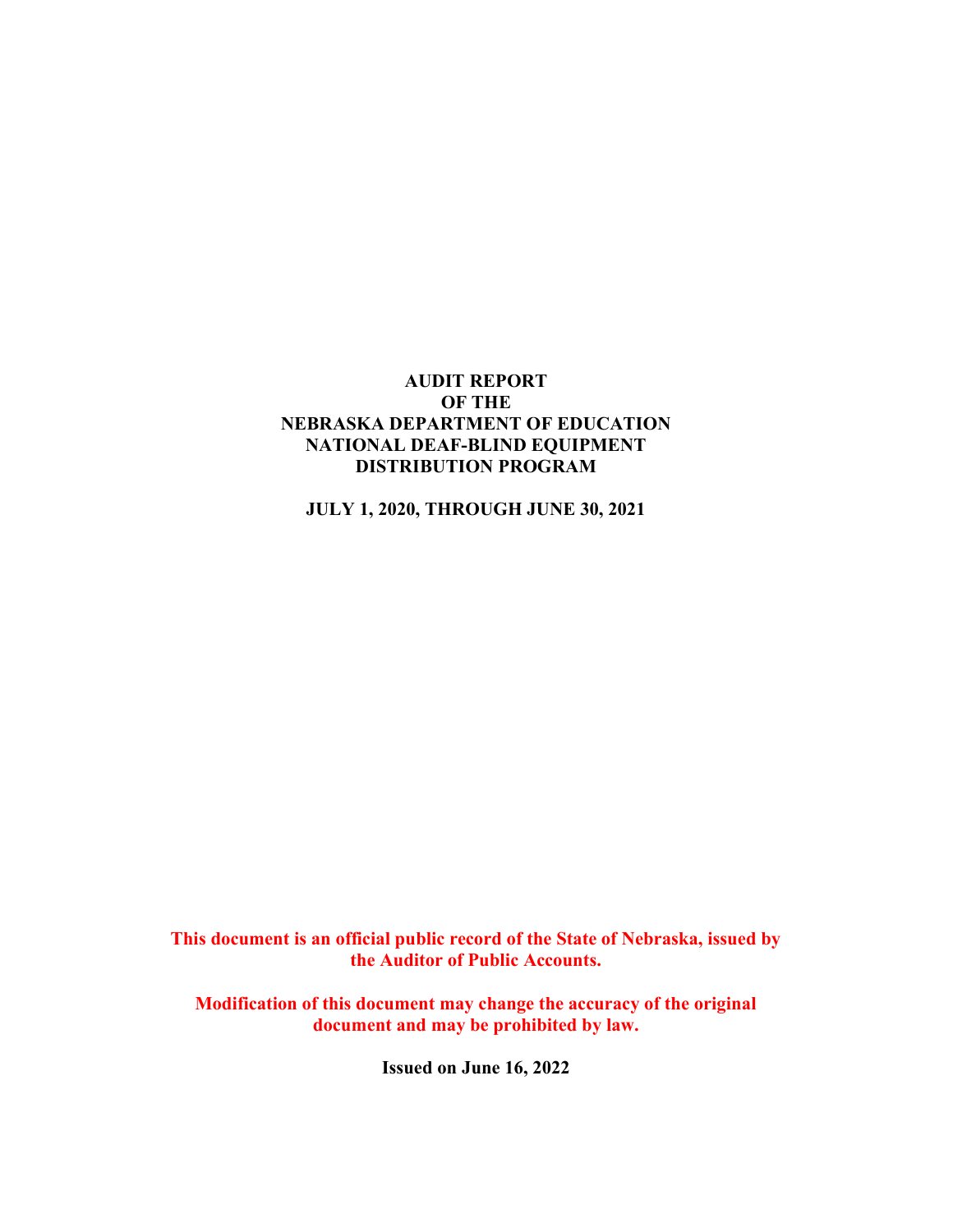# TABLE OF CONTENTS

|                                                                                  | Page     |
|----------------------------------------------------------------------------------|----------|
| <b>Background Information Section</b>                                            |          |
| Background                                                                       |          |
| <b>Mission Statement</b>                                                         |          |
| Key Officials and Agency Contact Information                                     | 2        |
| <b>Comment Section</b>                                                           |          |
| <b>Comment and Recommendation</b>                                                | 3        |
| <b>Financial Section</b>                                                         |          |
| Independent Auditor's Report                                                     | $4 - 5$  |
| <b>Basic Financial Statements:</b>                                               |          |
| Program-Wide Financial Statements:                                               |          |
| Statement of Net Position – Cash Basis                                           | 6        |
| Statement of Activities – Cash Basis                                             | 7        |
| Notes to the Financial Statements                                                | $8 - 11$ |
| <b>Government Auditing Standards Section</b>                                     |          |
| Independent Auditor's Report on Internal Control over Financial Reporting and on |          |
| Compliance and Other Matters Based on an Audit of Financial Statements           |          |
| Performed in Accordance with Government Auditing Standards                       | 12 - 13  |
|                                                                                  |          |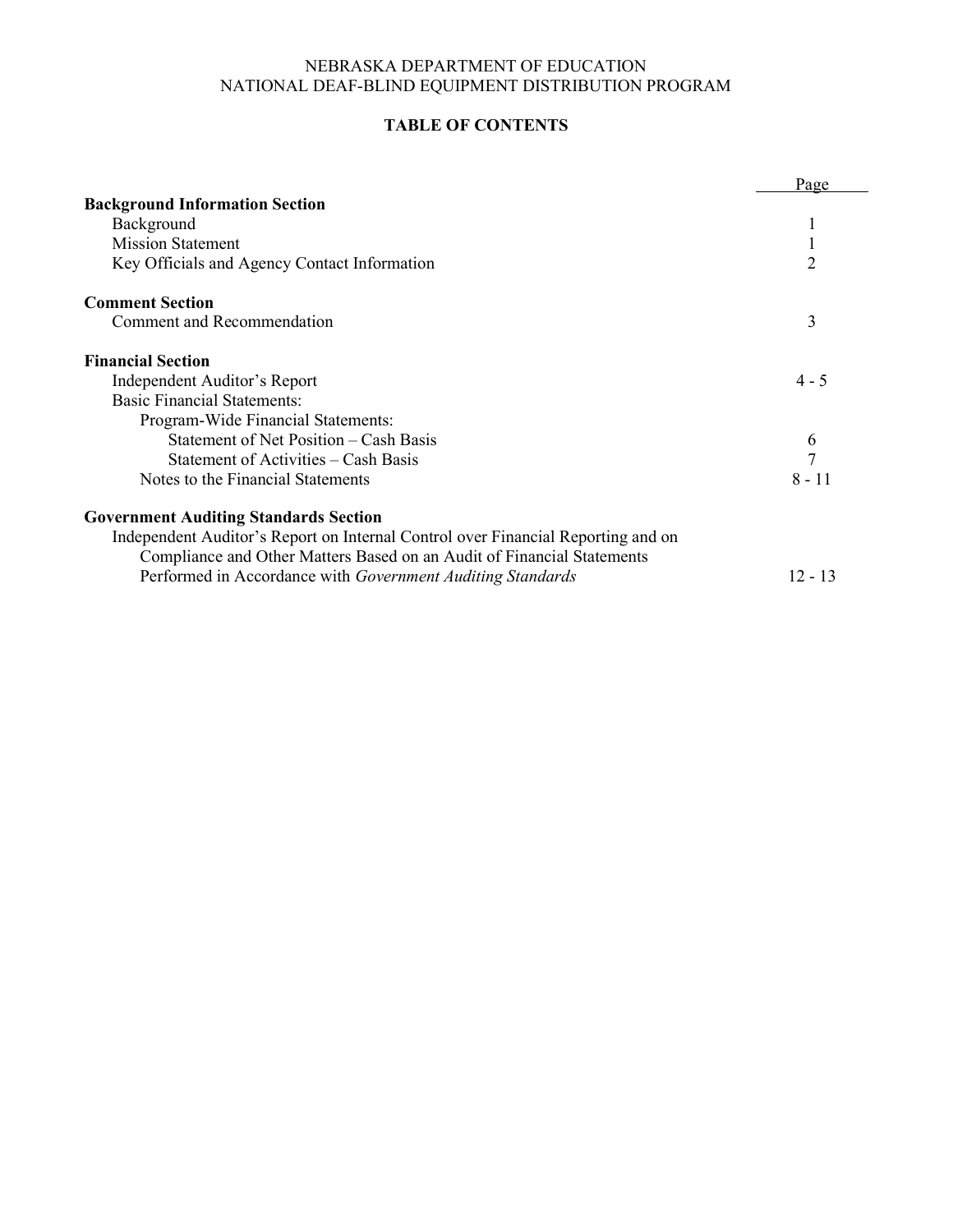#### BACKGROUND

The Nebraska Department of Education (Department) is a constitutional agency that operates under the authority of an elected State Board of Education. The Department is organized into teams that interact to operate the Department and carry out the duties assigned by State and Federal statutes and the policy directives of the State Board of Education. The teams are organized around distinct functions and responsibilities that encompass leadership and support for Nebraska's system of early childhood, primary, secondary, and postsecondary education; direct services to clients; and provide internal support to the Department.

The Department carries out its duties on behalf of Nebraska students in public and nonpublic school systems. The staff of the Department interacts with schools and institutions of higher education to develop, coordinate, and improve educational programs.

The Twenty-First Century Communications and Video Accessibility Act of 2010 (CVAA) was signed into law by President Barack Obama on October 8, 2010. The CVAA requires the Federal Communications Commission (FCC) to take certain steps to ensure that individuals with disabilities have access to emerging communications technologies in the twenty-first century. The National Deaf-Blind Equipment Distribution Program (Program) was established by the FCC 11-56 report and order released April 6, 2011, as a pilot program to distribute specialized customer premises equipment used for telecommunications service, internet access service, and advanced communications, including interexchange services and advanced telecommunications and information services to low-income individuals who are deaf-blind. The FCC 16-101 report and order released August 5, 2016, converted the Program into a permanent program.

Annual funding for the Program of \$10 million comes from the Interstate Telecommunications Relay Service Fund for the nationwide distribution of communications equipment to eligible individuals, with \$250,000 set aside for national outreach efforts conducted by the Perkins School for the Blind. In addition, \$100,000 was set aside towards the development of a centralized database that certified programs will be required to use to submit information about their program-related activities for reporting purposes and the generation of reimbursement claims. The remaining \$9.65 million in funds is allocated to certified programs for the cost of equipment and authorized related services, with a minimum base amount of \$50,000 to each jurisdiction, plus a portion of the remaining available funding in an amount proportionate to the population of that jurisdiction.

The FCC contracted with a third-party administrator, Rolka Loube, to administer the program. The primary lead entities for the Program on the national level are the FCC, Rolka Loube, the Perkins School for the Blind, and the Helen Keller National Center for Deaf-Blind Youths and Adults. The FCC selected one entity in each of the 50 states, the District of Columbia, Puerto Rico, American Samoa, Guam, Northern Mariana Islands, and the U.S. Virgin Islands for certification to participate in the Program. The Nebraska Department of Education's Nebraska Assistive Technology Partnership was selected as the State of Nebraska's certified entity and was allocated \$89,935 in Program funding for the fiscal year ended June 30, 2021, of which \$10,000 was reallocated back to the National Deaf-Blind Equipment Distribution Program on April 30, 2021, to be utilized by other certified programs. The Program can only be reimbursed for the actual cost of equipment and authorized related services, up to the amount allocated. Any available unspent funds from prior years are then allocated to each of the jurisdictions in proportion to the population of that jurisdiction.

#### MISSION STATEMENT

To lead and support the preparation of all Nebraskans for learning, earning, and living.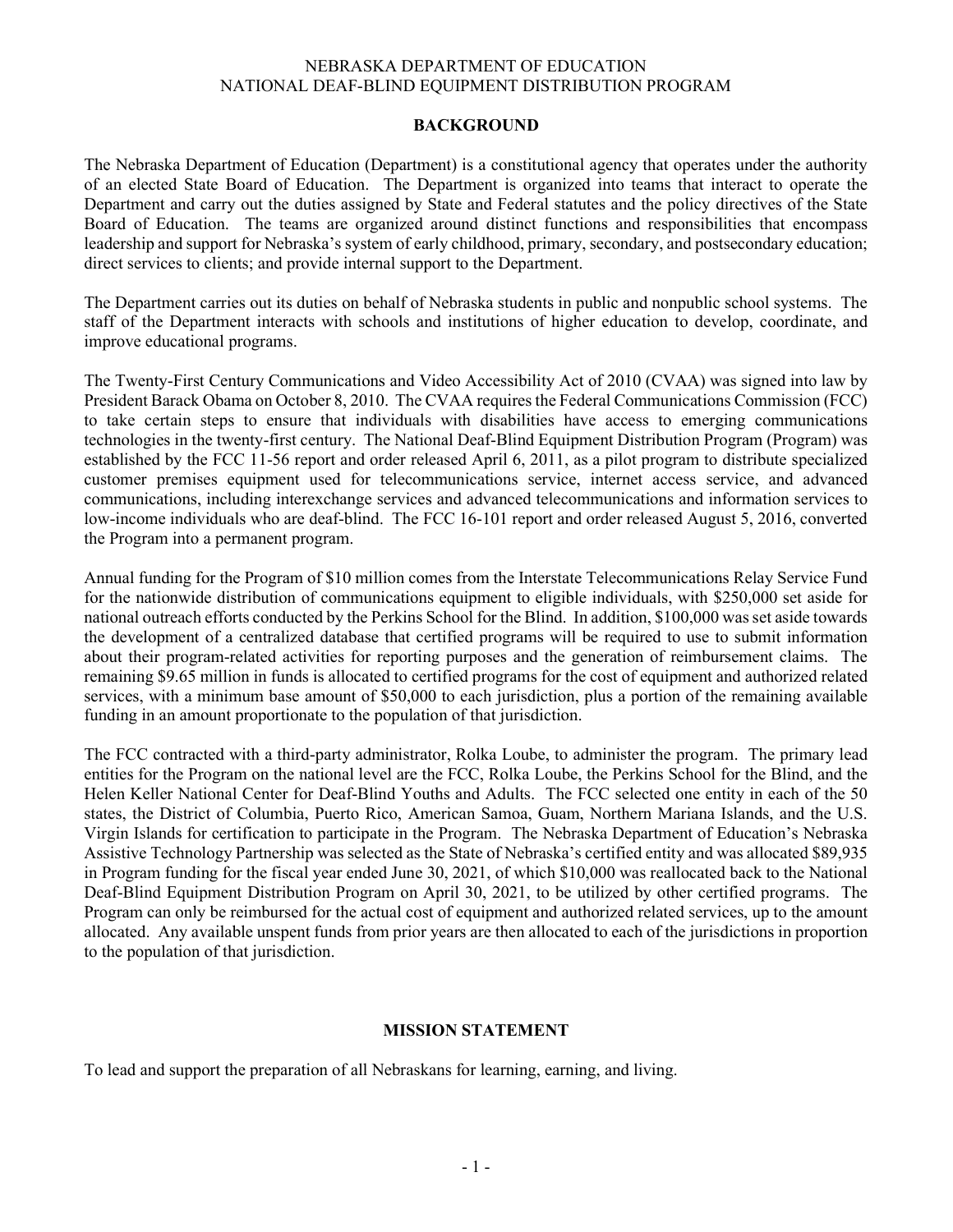# KEY OFFICIALS AND AGENCY CONTACT INFORMATION

| <b>Name</b>                      | <b>Term Ending</b> |  |
|----------------------------------|--------------------|--|
| Maureen Nickels, President       | January 2023       |  |
| Patsy Koch Johns, Vice President | January 2025       |  |
| Lisa Fricke                      | January 2025       |  |
| Patti Gubbels                    | January 2025       |  |
| Jacquelyn Morrison               | January 2025       |  |
| Deborah Neary                    | January 2023       |  |
| Robin Stevens                    | January 2023       |  |
| Patricia Timm                    | January 2023       |  |

#### Nebraska State Board of Education At June 30, 2021

# Nebraska Department of Education Management

Matthew L. Blomstedt, Commissioner of Education Tobias Orr, Assistive Technology Partnership Director

> Nebraska Department of Education 500 S. 84th St., 2nd Floor P.O. Box 94987 Lincoln, NE 68509 education.ne.gov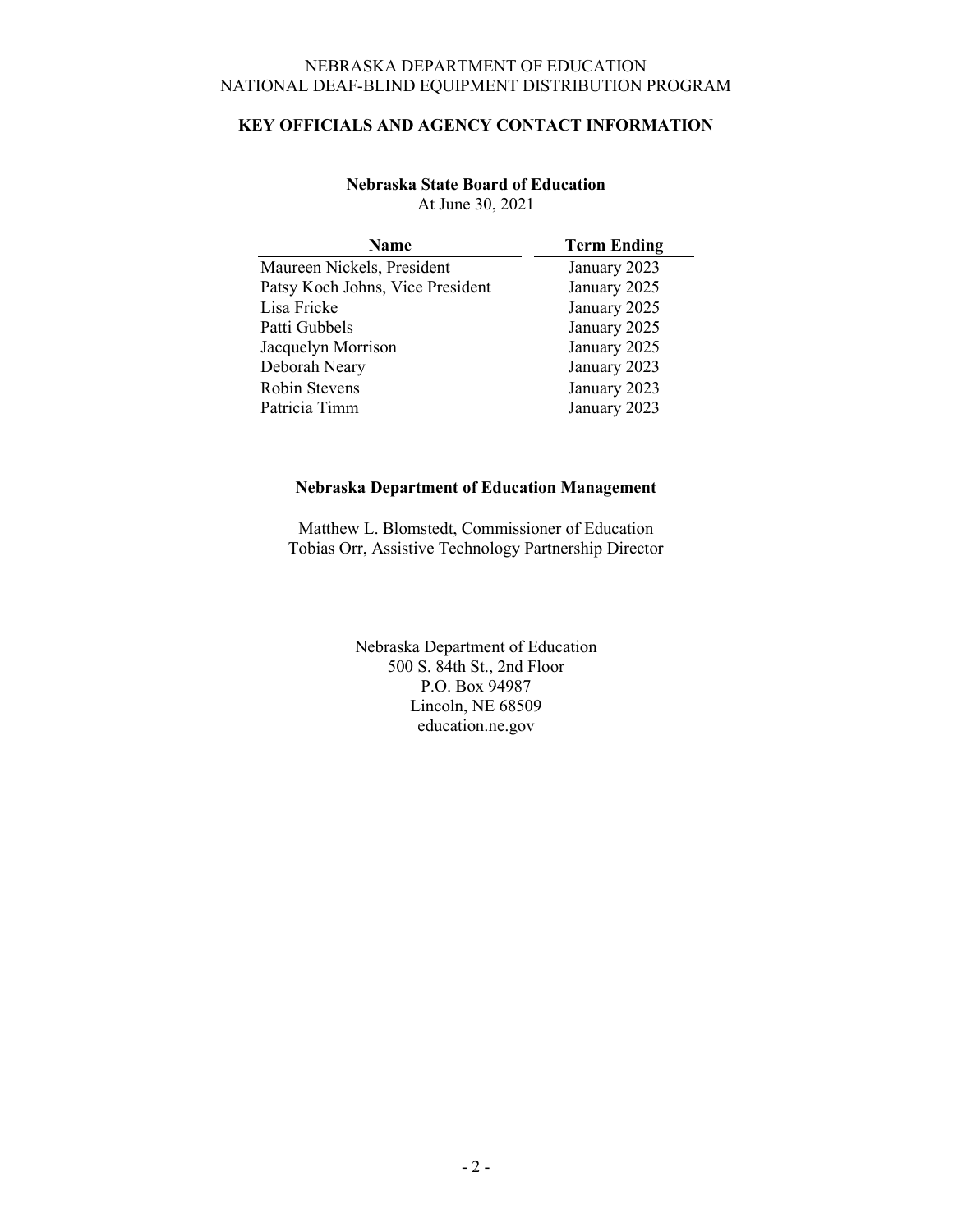# COMMENT AND RECOMMENDATION

During our audit of the Nebraska Department of Education National Deaf-Blind Equipment Distribution Program (Program), we noted a certain matter involving the internal control over financial reporting and other operational matters that is presented here.

# 1. Reimbursement Rates

During a review of the reimbursement rates used by the Program during fiscal year 2021, we noted that the Program claimed reimbursement from the Federal Communications Commission (FCC) for the Program Supervisor's time at a rate of \$50 per hour, the Technology Specialists' time at a rate of \$100 per hour, and Program employee mileage at a rate of \$0.29 per mile.

Although no mileage was reimbursed by the FCC during the fiscal year, the Program did not have documentation that the FCC ever approved the mileage rate. Further, we noted that the Program did not have documentation to support how the Program Supervisor's rate was determined to ensure that it was reasonable and appropriate.

A time study analysis was completed by the Program for the Technology Specialists' rate and approved by the FCC in August 2015; however, the Program had not completed a more recent analysis to verify that the \$100 per hour rate was reasonable and appropriate for fiscal year 2021.

Subsequently, the Program created a new rate schedule effective July 1, 2021, which kept the Program Supervisor's rate at \$50 per hour, reduced the Technology Specialists' rate to \$50 per hour, and increased the mileage rate to \$0.56 per mile to agree to the U.S. General Services Administration (GSA) mileage rate effective January 1, 2021. The new rate schedule was approved by the FCC on April 22, 2021. However, the Program was unable to provide documentation on how the \$50 per hour rate for a Technology Specialist and a Program Supervisor was calculated to ensure that it was reasonable and appropriate.

#### Per 47 CFR § 64.6213(c) (October 1, 2020):

Within 30 days after the end of each reimbursement period during the TRS Fund year, each certified program must submit documentation that supports its claim for reimbursement of the reasonable costs of the following . . . (7) Travel expenses; and (8) Administrative costs, defined as indirect and direct costs that are not included in other cost categories of this paragraph (c) and that are necessary for the operation of a program, but not to exceed 15 percent of the certified program's funding allocation.

Good internal control and sound business practices require that documentation to support the reasonableness of reimbursement rates be kept on file.

When documentation is not on file to support the reasonableness of reimbursed rates, there is an increased risk the Program will be over or under reimbursed for services performed.

> We recommend the Program periodically review its reimbursement rates to ensure that they are reasonable and appropriate, obtain FCC approval of the rates, and ensure documentation is maintained for the determination, review, and approval of the rates.

Program Response: We at ATP see no errors with the draft report, and are in agreement with the finding. A corrective action will be submitted to the State Auditor's website within the required amount of time.

It should be noted this report is critical in nature, containing only our comment and recommendation on the area noted for improvement. Draft copies of this report were furnished to the Nebraska Department of Education to provide its management with an opportunity to review and to respond to the comment and recommendation contained herein. Any formal response received has been incorporated into this report. A response that indicates corrective action has been taken was not verified at this time, but it will be verified in the next audit.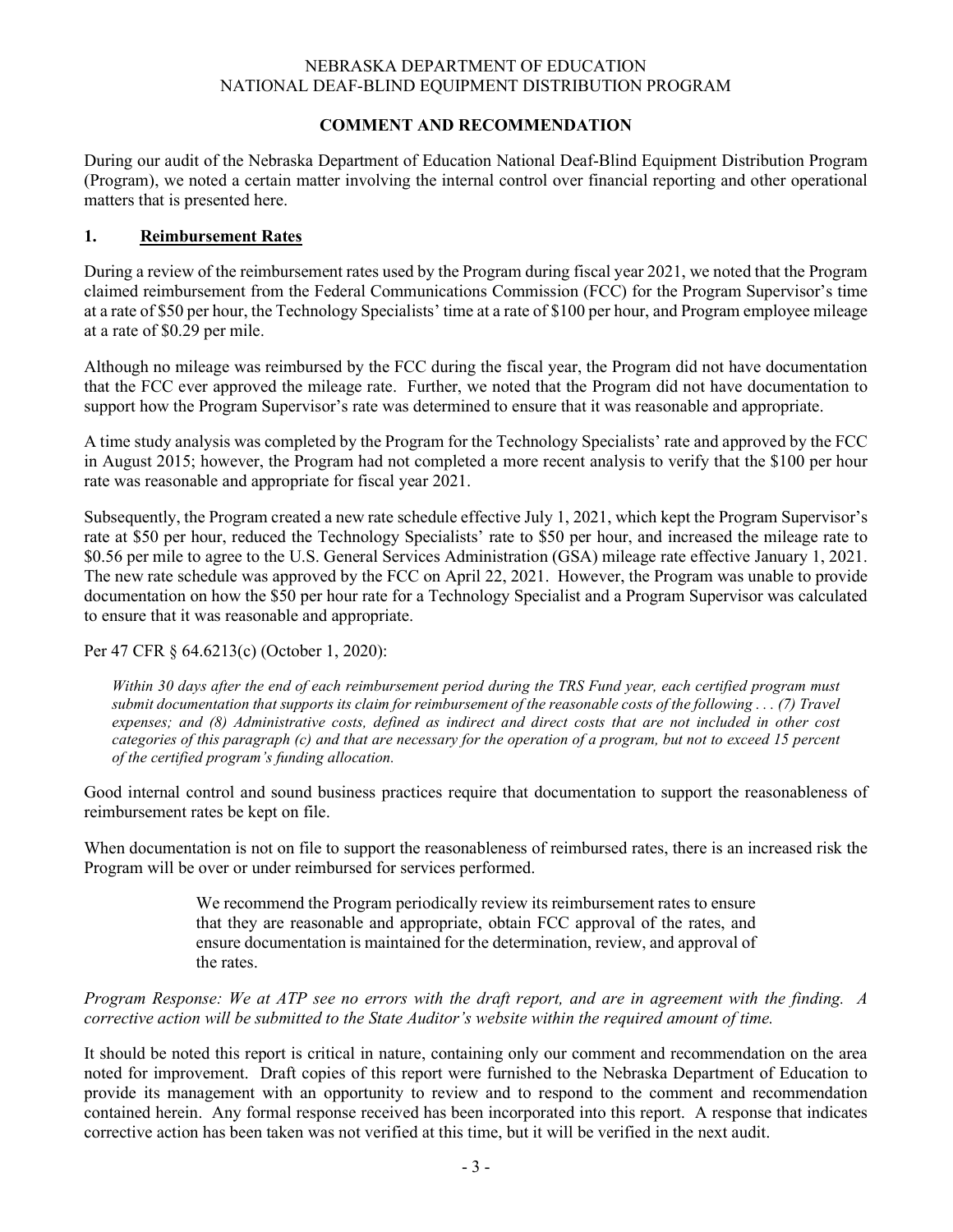

# NEBRASKA AUDITOR OF PUBLIC ACCOUNTS

 Charlie Janssen Charlie.Janssen@nebraska.gov State Auditor PO Box 98917 State Capitol, Suite 2303 Lincoln, Nebraska 68509 402-471-2111, FAX 402-471-3301 auditors.nebraska.gov

# NEBRASKA DEPARTMENT OF EDUCATION NATIONAL DEAF-BLIND EQUIPMENT DISTRIBUTION PROGRAM

# INDEPENDENT AUDITOR'S REPORT

Nebraska State Board of Education Nebraska Department of Education Lincoln, NE

# Report on the Financial Statements

We have audited the accompanying cash-basis financial statements of the governmental activities of the Nebraska Department of Education National Deaf-Blind Equipment Distribution Program (Program), as of and for the year ended June 30, 2021, and the related notes to the financial statements, which collectively comprise the Program's basic financial statements, as listed in the Table of Contents.

# Management's Responsibility for the Financial Statements

Management is responsible for the preparation and fair presentation of these financial statements in accordance with the cash basis of accounting described in Note 1. This includes determining that the cash basis of accounting is an acceptable basis for the presentation of the financial statements in the circumstances. Management is also responsible for the design, implementation, and maintenance of internal control relevant to the preparation and fair presentation of financial statements that are free from material misstatement, whether due to fraud or error.

# Auditor's Responsibility

Our responsibility is to express an opinion on these financial statements based on our audit. We conducted our audit in accordance with auditing standards generally accepted in the United States of America and the standards applicable to financial audits contained in *Government Auditing Standards*, issued by the Comptroller General of the United States. Those standards require that we plan and perform the audit to obtain reasonable assurance about whether the financial statements are free from material misstatement.

An audit involves performing procedures to obtain audit evidence about the amounts and disclosures in the financial statements. The procedures selected depend on the auditor's judgment, including the assessment of the risks of material misstatement of the financial statements, whether due to fraud or error. In making those risk assessments, the auditor considers internal control relevant to the Program's preparation and fair presentation of the financial statements in order to design audit procedures that are appropriate in the circumstances, but not for the purpose of expressing an opinion on the effectiveness of the Program's internal control. Accordingly, we express no such opinion. An audit also includes evaluating the appropriateness of accounting policies used and the reasonableness of significant accounting estimates made by management, as well as evaluating the overall presentation of the financial statements.

We believe that the audit evidence we have obtained is sufficient and appropriate to provide a basis for our audit opinion.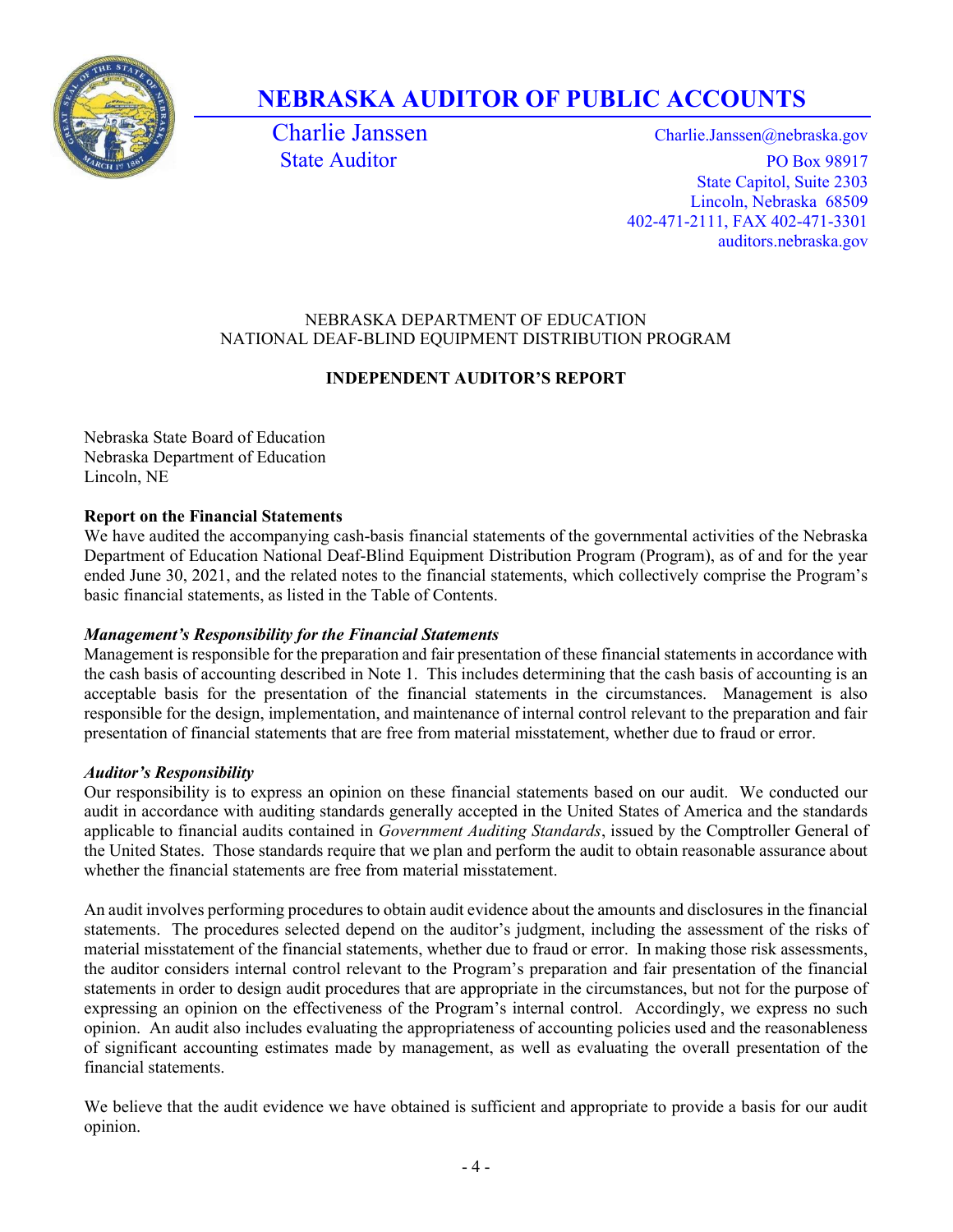# **Opinion**

In our opinion, the financial statements referred to previously present fairly, in all material respects, the respective cash-basis financial position of the governmental activities of the Program, as of June 30, 2021, and the respective changes in cash-basis financial position for the year then ended in accordance with the basis of accounting described in Note 1.

# Emphasis of Matter

As discussed in Note 1, the financial statements of the Program are intended to present the financial position and the changes in cash-basis financial position of only that portion of the governmental activities of the State that is attributable to the transactions of the Program. They do not purport to, and do not, present fairly the financial position of the State of Nebraska as of June 30, 2021, and the changes in its financial position for the year then ended in conformity with accounting principles generally accepted in the United States of America. Our opinion is not modified with respect to this matter.

#### Basis of Accounting

We draw attention to Note 1 of the financial statements, which describes the basis of accounting. The financial statements are prepared on the cash basis of accounting, which is a basis of accounting other than accounting principles generally accepted in the United States of America. Our opinion is not modified with respect to this matter.

# Other Reporting Required by Government Auditing Standards

In accordance with Government Auditing Standards, we have also issued our report dated June 14, 2022, on our consideration of the Program's internal control over financial reporting and on our tests of its compliance with certain provisions of laws, regulations, contracts, and grant agreements and other matters. The purpose of that report is solely to describe the scope of our testing of internal control over financial reporting and compliance and the results of that testing, and not to provide an opinion on the effectiveness of the Program's internal control over financial reporting or on compliance. That report is an integral part of an audit performed in accordance with Government Auditing Standards in considering the Program's internal control over financial reporting and compliance.

Luis Kucera

June 14, 2022 Kris Kucera, CPA, CFE Assistant Deputy Auditor Lincoln, NE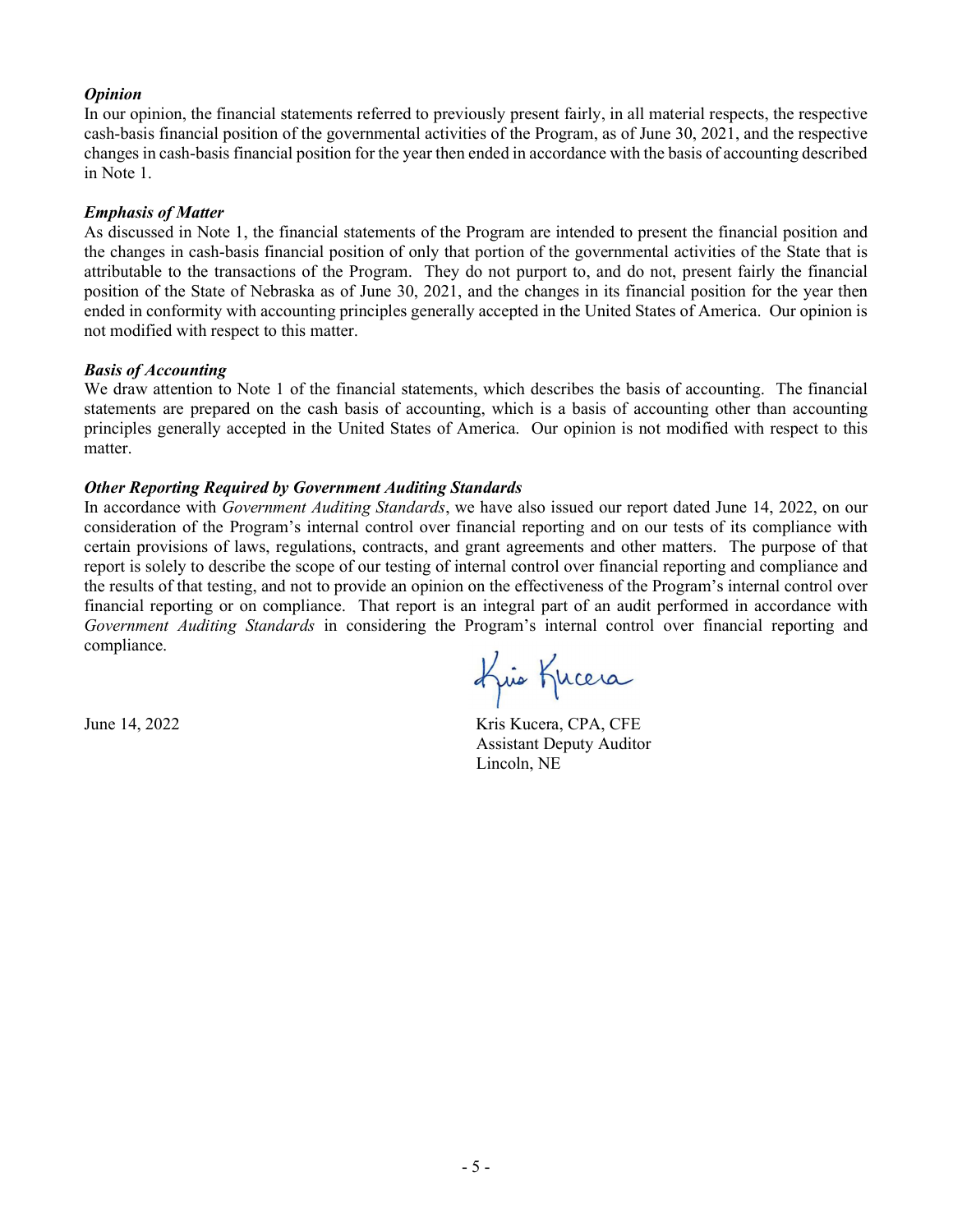# NEBRASKA DEPARTMENT OF EDUCATION NATIONAL DEAF-BLIND EQUIPMENT DISTRIBUTION PROGRAM STATEMENT OF NET POSITION - CASH BASIS

June 30, 2021

|                           |   | Governmental<br><b>Activities</b> |  |
|---------------------------|---|-----------------------------------|--|
| <b>Assets</b>             |   |                                   |  |
| Cash and Cash Equivalents | S | 34,309                            |  |
| <b>Total Assets</b>       |   | 34,309                            |  |
| <b>Net Position</b>       |   |                                   |  |
| Unrestricted              |   | 34,309                            |  |
|                           |   |                                   |  |
| <b>Total Net Position</b> |   | 34,309                            |  |

The accompanying notes are an integral part of the financial statements.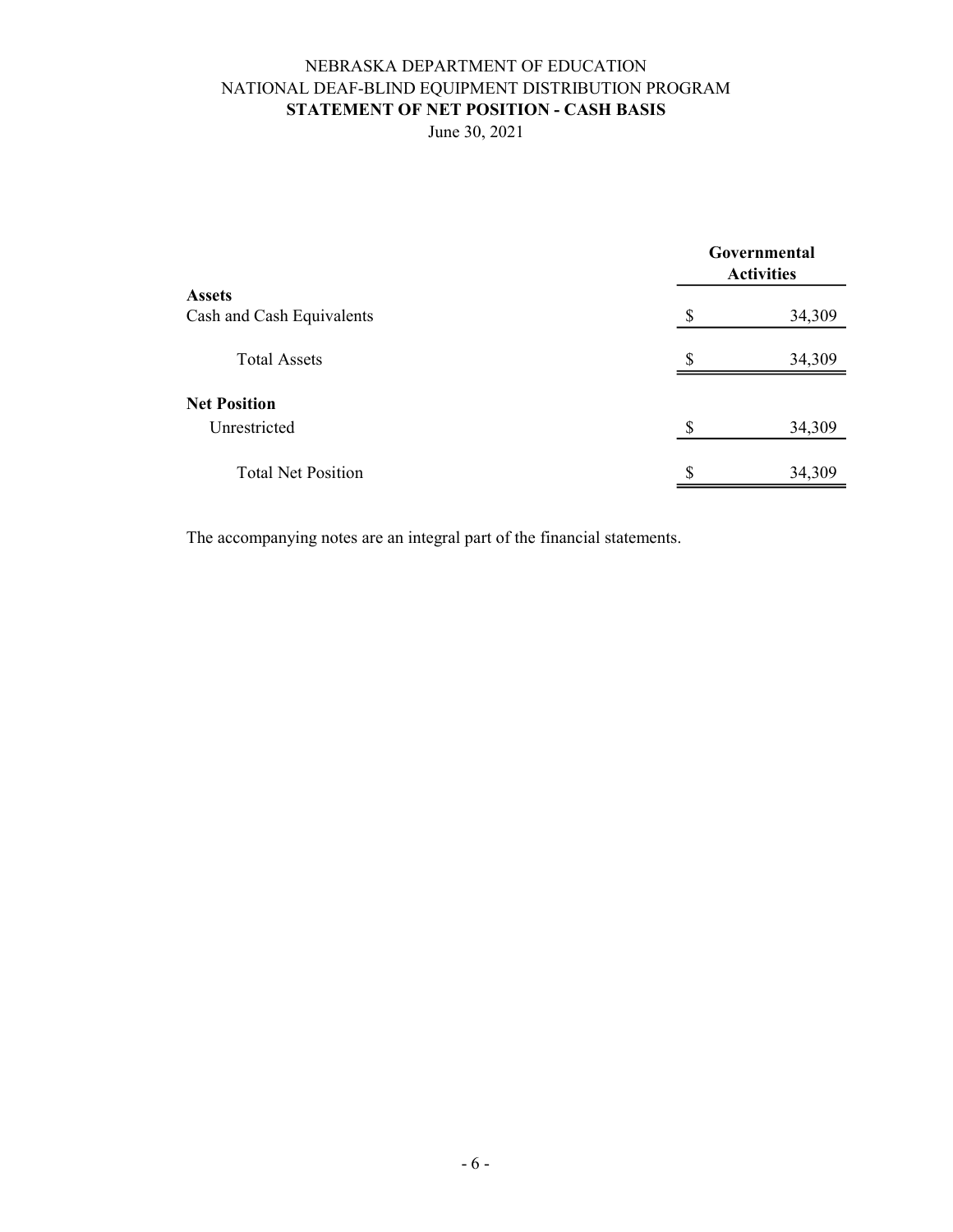# NEBRASKA DEPARTMENT OF EDUCATION NATIONAL DEAF-BLIND EQUIPMENT DISTRIBUTION PROGRAM STATEMENT OF ACTIVITIES - CASH BASIS

For the Fiscal Year Ended June 30, 2021

|                                    | Governmental<br><b>Activities</b> |        |  |
|------------------------------------|-----------------------------------|--------|--|
| Program Disbursements:             |                                   |        |  |
| Payroll                            | \$                                | 7,391  |  |
| Operating                          |                                   | 10,183 |  |
| Government Aid                     |                                   | 14,436 |  |
| <b>Total Program Disbursements</b> |                                   | 32,010 |  |
| Program Receipts:                  |                                   |        |  |
| <b>Federal Reimbursements</b>      |                                   | 35,786 |  |
| <b>Total Program Receipts</b>      |                                   | 35,786 |  |
| Change in Net Position             |                                   | 3,776  |  |
| Net Position July 1, 2020          |                                   | 30,533 |  |
| Net Position June 30, 2021         | \$                                | 34,309 |  |

The accompanying notes are an integral part of the financial statements.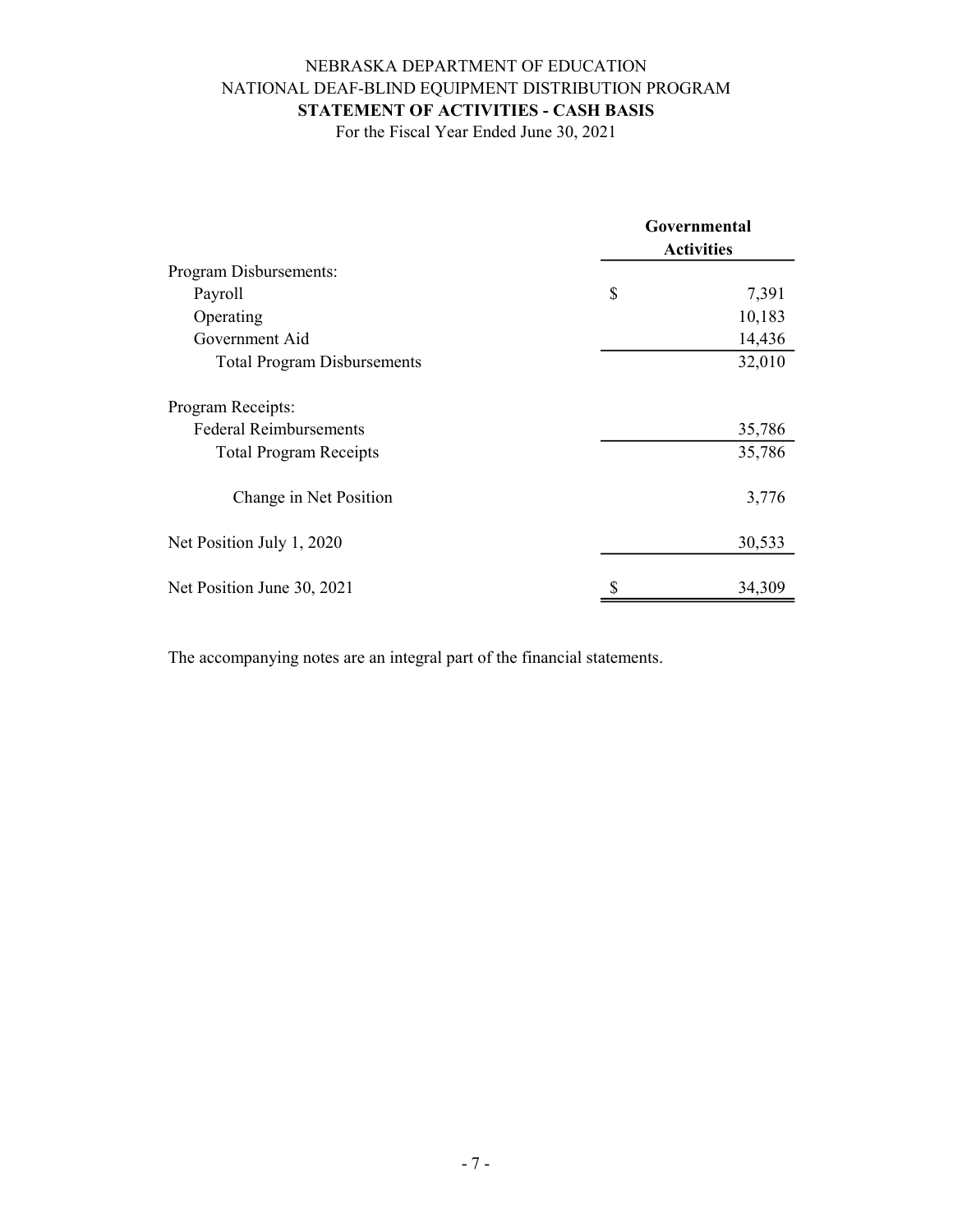# NOTES TO THE FINANCIAL STATEMENTS

For the Fiscal Year Ended June 30, 2021

#### 1. Summary of Significant Accounting Policies

#### A. Basis of Presentation

The accompanying basic financial statements of the Nebraska Department of Education National Deaf-Blind Equipment Distribution Program (Program) have been prepared in conformity with the basis of cash receipts and disbursements, which is a comprehensive basis of accounting other than generally accepted accounting principles (GAAP).

The basic financial statements have been prepared primarily from accounts maintained by the State Accounting Administrator of the Department of Administrative Services (DAS).

#### B. Reporting Entity

The Nebraska Department of Education (Department) is a State agency established under and governed by the laws of the State of Nebraska. As such, the Department is exempt from State and Federal income taxes. The financial statements include all funds of the Department disbursed for the Program and those funds that were reimbursed by the Program. The Department has also considered all potential component units for which it is financially accountable and other organizations that are fiscally dependent on the Department or whose relationship with the Department is so significant that exclusion would be misleading or incomplete. The Governmental Accounting Standards Board (GASB) has set forth criteria to be considered in determining financial accountability. These criteria include appointing a voting majority of an organization's governing body, and (1) the ability of the Department to impose its will on that organization, or (2) the potential for the organization to provide specific financial benefits to, or impose specific financial burdens on, the Department. The Department is also considered financially accountable if an organization is fiscally dependent on and there is potential for the organization to provide specific financial benefits to, or impose specific financial burdens on, the Department regardless of whether the organization has (1) a separately elected governing board, (2) a governing board appointed by a higher level of government, or (3) a jointly appointed board.

These financial statements present the Program. No component units were identified. The Program is part of the primary government for the State of Nebraska's reporting entity.

#### C. Program-Wide Financial Statements

The Statement of Net Position – Cash Basis and the Statement of Activities – Cash Basis display information about the activities of the Program and are in the format of government-wide statements, as required by GASB Statement Number 34. These statements include all the financial activities of the Program. The Program reports governmental activities only.

The Statement of Net Position – Cash Basis presents the reporting entity's non-fiduciary assets and liabilities, with the difference reported as net position. Net position is reported as unrestricted net position. Unrestricted net position often has constraints on resources that are imposed by management, but those constraints can be removed or modified.

The Statement of Activities – Cash Basis demonstrates the degree to which the direct disbursement of a given function or segment is offset by program receipts. Direct disbursements are those that are clearly identifiable with a specific function or segment. Program receipts are requested on a reimbursement basis. Reimbursements are requested for allowable Program costs.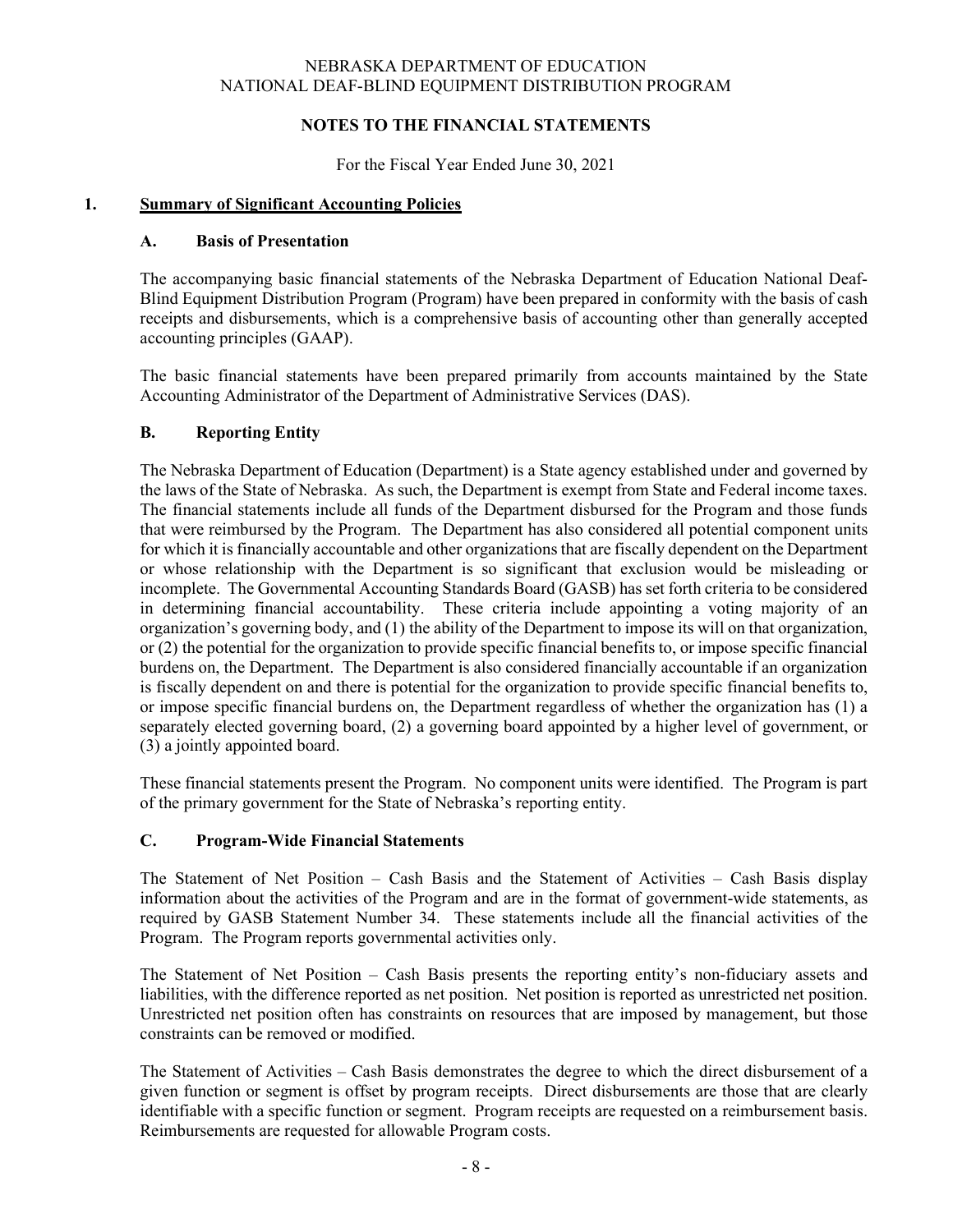# NOTES TO THE FINANCIAL STATEMENTS

(Continued)

# 1. Summary of Significant Accounting Policies (Concluded)

#### D. Measurement Focus, Basis of Accounting

The accounting and financial reporting treatment applied to a fund is determined by its measurement focus and basis of accounting. The Program-Wide financial statements were reported using the economic resources measurement focus and the cash basis of accounting. As such, the measurement focus includes only those assets and program balances arising from cash transactions on the Statement of Net Position – Cash Basis and the Statement of Activities – Cash Basis. Receipts are recognized when received, and disbursements are recognized when paid by the Program. This differs from governmental GAAP, which requires the Program-Wide financial statements to be reported using the economic resources measurement focus and the accrual basis of accounting. Under this measurement focus and basis of accounting, receipts are recorded when earned, and disbursements are recorded when a liability is incurred, regardless of the timing of related cash flows. Grants and similar items are recognized as revenue as soon as all eligibility requirements imposed by the provider have been met.

#### E. Account Classifications

Account classifications used by the Program are:

Cash and Cash Equivalents – The Program's cash and cash equivalents are considered to be cash on hand and demand deposits.

Payroll – Salaries, wages, and related employee benefits provided for all persons employed by the Program.

Operating – Disbursements directly related to the Program's primary service activities.

Government Aid – Government Aid includes assets purchased on behalf of clients. The Department operates the Program as an ownership program. As such, the Program does not retain ownership rights for Program assets purchased on behalf of clients. Ownership transfers to the client.

Federal Reimbursements – Reimbursements received from the Federal Communications Commission (FCC).

#### 2. Contingencies and Commitments

Risk Management. The Program is exposed to various risks of loss related to torts, theft of, damage to, or destruction of assets, errors or omissions, injuries to employees, and natural disasters. The Program, as part of the primary government for the State, participates in the State's risk management program. The Nebraska Department of Administrative Services is responsible for maintaining the insurance and self-insurance programs for the State. The State generally self-insures for general liability, employee health care, employee indemnification, and workers' compensation. The State has chosen to purchase insurance for:

A. Motor vehicle liability, which includes \$4,700,000 with a self-insured retention of \$300,000 (coverage includes hot pursuit). There is an additional one-time corridor retention of \$300,000. Insurance is also purchased, with various limits and deductibles, for physical damage and uninsured and underinsured motorists. State agencies have the option to purchase coverage for physical damage to vehicles. There is a \$1,000 deductible for this coverage.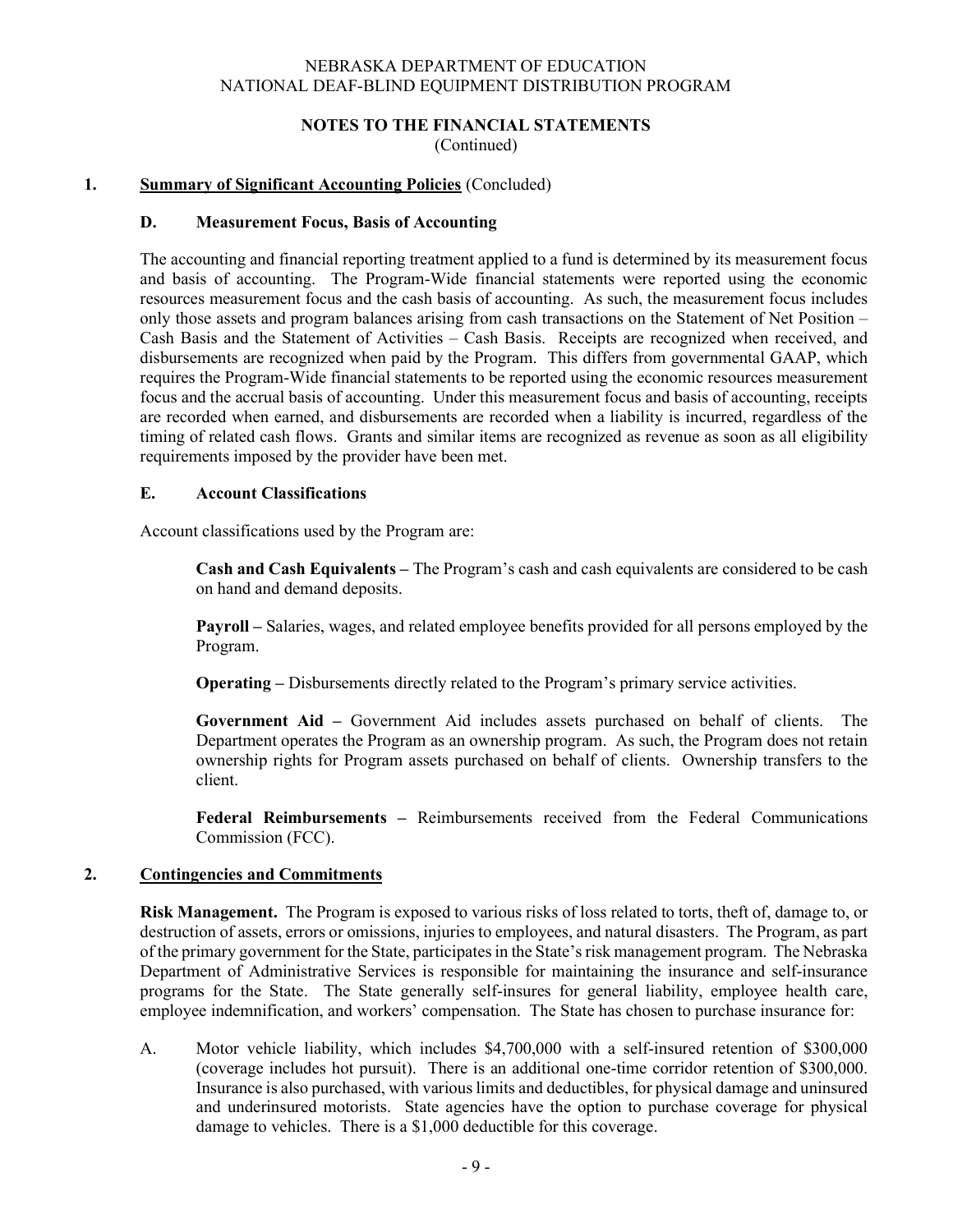# NOTES TO THE FINANCIAL STATEMENTS

(Continued)

# 2. Contingencies and Commitments (Concluded)

- B. Life insurance for eligible employees.
- C. Crime coverage, with a limit of \$10,975,000 for each loss and a \$25,000 self-insured retention per incident subject to specific conditions, limits, and exclusions.
- D. Real and personal property on a blanket basis for losses up to \$200,700,000, with a self-insured retention of \$300,000 per loss occurrence. Newly acquired properties are covered up to \$5 million for 30 days and \$1 million for 90 days, if the property has not been reported. If not reported after 90 days, the property is not covered. The perils of flood, earthquake, and acts of terrorism have various coverage, sub-limits, and self-insurance. State agencies have the option to purchase building contents and inland marine coverage.

Details of the various insurance coverages are available from the Nebraska Department of Administrative Services – Risk Management Division.

No settlements exceeded commercial insurance coverage in any of the past three fiscal years. Workers' compensation is funded in the Workers' Compensation Internal Service Fund through assessments on each agency based on total agency payroll and past experience. Tort claims, theft of, damage to, or destruction of assets, errors or omissions, and natural disasters would be funded through the State General Fund or by individual agency assessments, as directed by the Legislature, unless covered by purchased insurance. No amounts for estimated claims have been reported in the Program's financial statements. Health care insurance is funded in the Insurance Trust Funds through a combination of employee and State contributions.

Litigation. The potential amount of liability involved in litigation pending against the Program, if any, could not be determined at this time. However, it is the Program's opinion that final settlement of those matters should not have an adverse effect on the Program's ability to administer current programs. Any judgment against the Program would have to be processed through the State Claims Board and be approved by the Legislature.

#### 3. State Employees Retirement Plan (Plan)

The single-employer Plan became effective by statute on January 1, 1964. The Plan consists of a defined contribution option and a cash balance benefit, and is administered by the Nebraska Public Employees Retirement Systems. The cash balance benefit is a type of defined benefit plan. Each member employed and participating in the retirement system prior to January 1, 2003, elected either to continue participation in the defined contribution option or to begin participation in the cash balance benefit. The defined contribution option is closed to new entrants. All new members of the Plan on and after January 1, 2003, become members of the cash balance benefit. The benefits and funding policy of the Plan is established and can only be amended by the Nebraska Legislature.

All permanent full-time employees are required to begin participation in the retirement system upon employment. All permanent part-time employees, who have attained the age of eighteen years, may exercise the option to begin participation in the retirement system.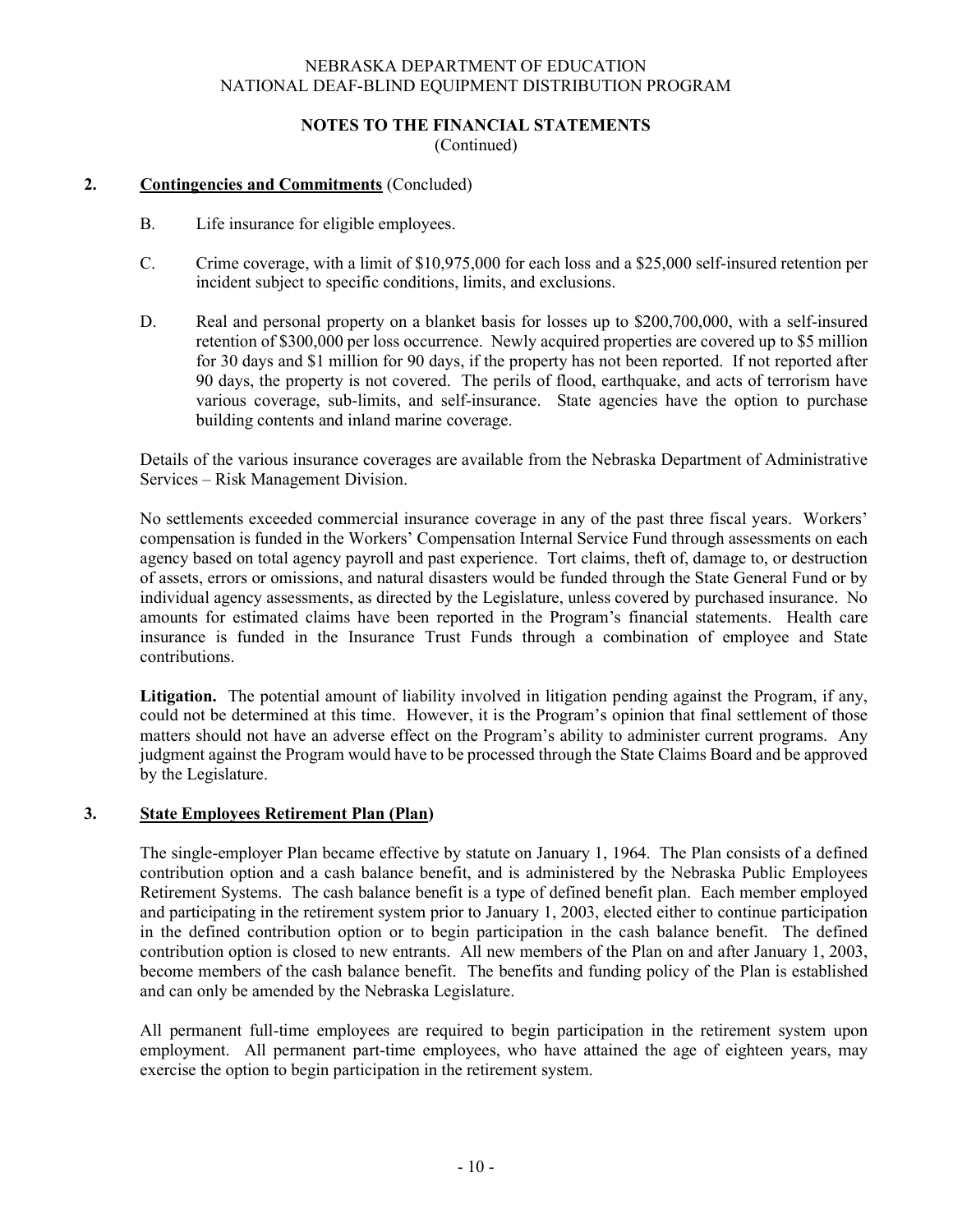#### NOTES TO THE FINANCIAL STATEMENTS (Concluded)

#### 3. State Employees Retirement Plan (Plan) (Concluded)

Contribution. Per statute, each member contributes 4.8% of his or her monthly compensation. The Program matches the member's contribution at a rate of 156%. The employee's and employer's contributions are kept in separate accounts.

The employee's account is fully vested. The employer's account is fully vested after a total of three years of participation in the system, including credit for participation in another Nebraska governmental plan prior to actual contribution to the State Plan.

Defined Contribution Option. Upon attainment of age 55, regardless of service, the retirement allowance shall be equal to the sum of the employee and employer account. Members have several forms of payment available, including withdrawals, deferrals, annuities, or a combination of these.

Cash Balance Benefit. Upon attainment of age 55, regardless of service, the retirement allowance shall be equal to the accumulated employee and employer cash balance accounts, including interest credits, annuitized for payment in the normal form. The normal form of payment is single life annuity with five year certain, payable monthly. Members will have the option to convert their member cash balance account to a monthly annuity with built in cost-of-living adjustments of 2.5% annually. Also available are additional forms of payment allowed under the Plan that are actuarially equivalent to the normal form, including the option of lump-sum or partial lump-sum.

For the fiscal year ended June 30, 2021, employees contributed \$293, and the Program contributed \$457. A separate plan report is issued by and can be obtained from the Nebraska Public Employees' Retirement Systems. This report contains full pension-related disclosures.

The State of Nebraska Annual Comprehensive Financial Report (ACFR) also includes pension-related disclosures. The ACFR report is available from the Nebraska Department of Administrative Services – Accounting Division or on the Nebraska Auditor of Public Accounts website at auditors.nebraska.gov.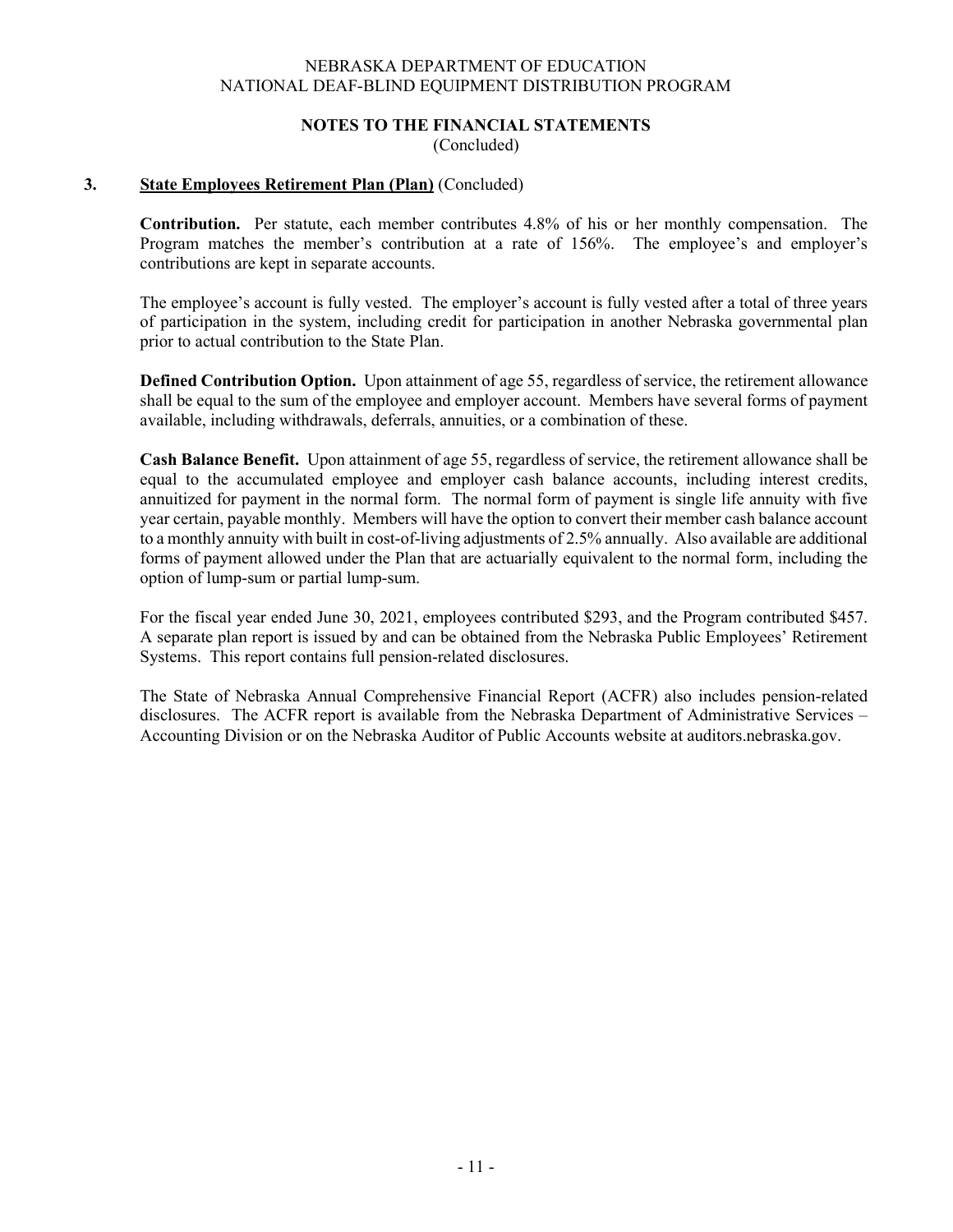

# NEBRASKA AUDITOR OF PUBLIC ACCOUNTS

Charlie Janssen Charlie.Janssen @nebraska.gov State Auditor PO Box 98917 State Capitol, Suite 2303 Lincoln, Nebraska 68509 402-471-2111, FAX 402-471-3301 auditors.nebraska.gov

# NEBRASKA DEPARTMENT OF EDUCATION NATIONAL DEAF-BLIND EQUIPMENT DISTRIBUTION PROGRAM INDEPENDENT AUDITOR'S REPORT ON INTERNAL CONTROL OVER FINANCIAL REPORTING AND ON COMPLIANCE AND OTHER MATTERS BASED ON AN AUDIT OF FINANCIAL STATEMENTS PERFORMED IN ACCORDANCE WITH GOVERNMENT AUDITING STANDARDS

Nebraska State Board of Education Nebraska Department of Education Lincoln, NE

We have audited, in accordance with auditing standards generally accepted in the United States of America and the standards applicable to financial audits contained in *Government Auditing Standards*, issued by the Comptroller General of the United States, the financial statements of the governmental activities of the Nebraska Department of Education National Deaf-Blind Equipment Distribution Program (Program), as of and for the year ended June 30, 2021, and the related notes to the financial statements, which collectively comprise the Program's basic financial statements, and have issued our report thereon dated June 14, 2022. The report was modified to emphasize that the financial statements present only the funds of the Program. The report notes the financial statements were prepared on the basis of cash receipts and disbursements.

# Internal Control Over Financial Reporting

In planning and performing our audit of the financial statements, we considered the Program's internal control over financial reporting (internal control) to determine the audit procedures that are appropriate in the circumstances for the purpose of expressing our opinion on the financial statements, but not for the purpose of expressing an opinion on the effectiveness of the Program's internal control. Accordingly, we do not express an opinion on the effectiveness of the Program's internal control.

A deficiency in internal control exists when the design or operation of a control does not allow management or employees, in the normal course of performing their assigned functions, to prevent, or detect and correct, misstatements on a timely basis. A *material weakness* is a deficiency, or combination of deficiencies, in internal control, such that there is a reasonable possibility that a material misstatement of the Program's financial statements will not be prevented, or detected and corrected, on a timely basis. A *significant deficiency* is a deficiency, or a combination of deficiencies, in internal control that is less severe than a material weakness, yet important enough to merit attention by those charged with governance.

Our consideration of internal control was for the limited purpose described in the first paragraph of this section and was not designed to identify all deficiencies in internal control that might be material weaknesses or significant deficiencies. Given these limitations, during our audit we did not identify any deficiencies in internal control that we consider to be material weaknesses. However, material weaknesses may exist that have not been identified.